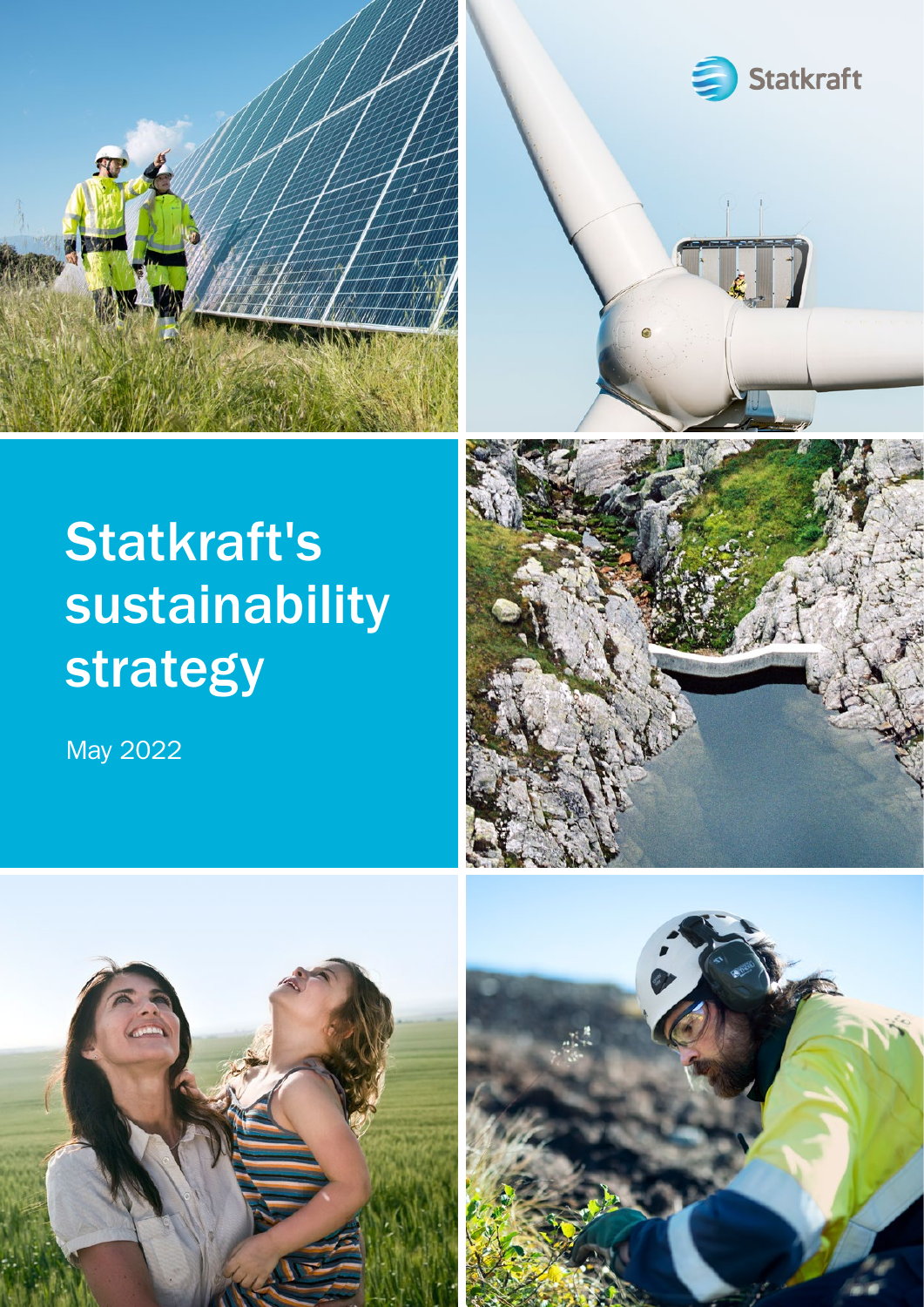

## **Statkraft's sustainability strategy**

Statkraft aims to be one of the world's leading renewables companies by 2025. An enabler of the strategy is the way in which Statkraft operates, which is reflected in the company's long-standing commitment to sustainability. At the same time legal requirements and stakeholder expectations are increasing. Investors, customers and other stakeholders are more often requesting information about Statkraft's approach, targets and performance on sustainability. New legal requirements include mandatory sustainability reporting, transparency and annual targets and action plans. Therefore, Statkraft has further developed the company's sustainability strategy.

Statkraft's sustainability strategy encompasses the company's approach to the UN Sustainable Development Goals (SDGs) and three material topics: Climate, Biodiversity and Human Rights. A full list of targets related to these three topics can be found in the appendix. In addition, the company has targets and activities for other related areas such as health and safety, sustainable supply chain, HR and business ethics. These are covered in more depth in separate documents.

#### **Statkraft's approach to sustainability**

Through its activities, Statkraft aims to create value for society, the environment and the company. The company's sustainability approach is embedded into its processes. This is reflected in The Statkraft Way, the company's management system which sets the direction for how the company works. Policies and other governing documents are reviewed and updated as laws, expectations and challenges evolve.

The company takes guidance from relevant international frameworks and guidelines, including the OECD Guidelines for Multinational Enterprises and the UN Guiding Principles on Business and Human Rights. Statkraft complies with existing EU Directives for its European activities and follows the IFC Performance Standards for its international investments and new construction projects. The company is a participant in the UN Global Compact.

Statkraft's Key Performance Indicators (KPIs) include sustainability topics, such as health and safety, business ethics, environment and sustainable supply chain. Group KPIs are regularly reviewed by Corporate Management and the Board of Directors as part of the corporate performance reporting process. Sustainability topics are also included in Corporate Audit's annual plan and work.

Statkraft reports annually in accordance with the Global Reporting Initiative (GRI) standards on its performance on all material sustainability issues and discloses information on its website.

#### **UN's Sustainable Development Goals in Statkraft**

The UN's Sustainable Development Goals are the world's most important to-do-list and a blueprint to achieve a more sustainable future for everyone by 2030. Statkraft recognises the importance of businesses in contributing to the realisation of the SDGs, and has assessed its impact on all 17 SDGs, following international good practice. The company has decided to focus particularly on seven goals<sup>1</sup>. These are goals which the company is

<sup>1</sup> The SDGs are tightly interlinked and even with a particular focus on 7 goals, Statkraft will continue to work across sustainability topics and thus across the majority of the SDGs. An example of this is SDG12 – Responsible consumption and production, which is an important enabler for reducing the company's total material footprint.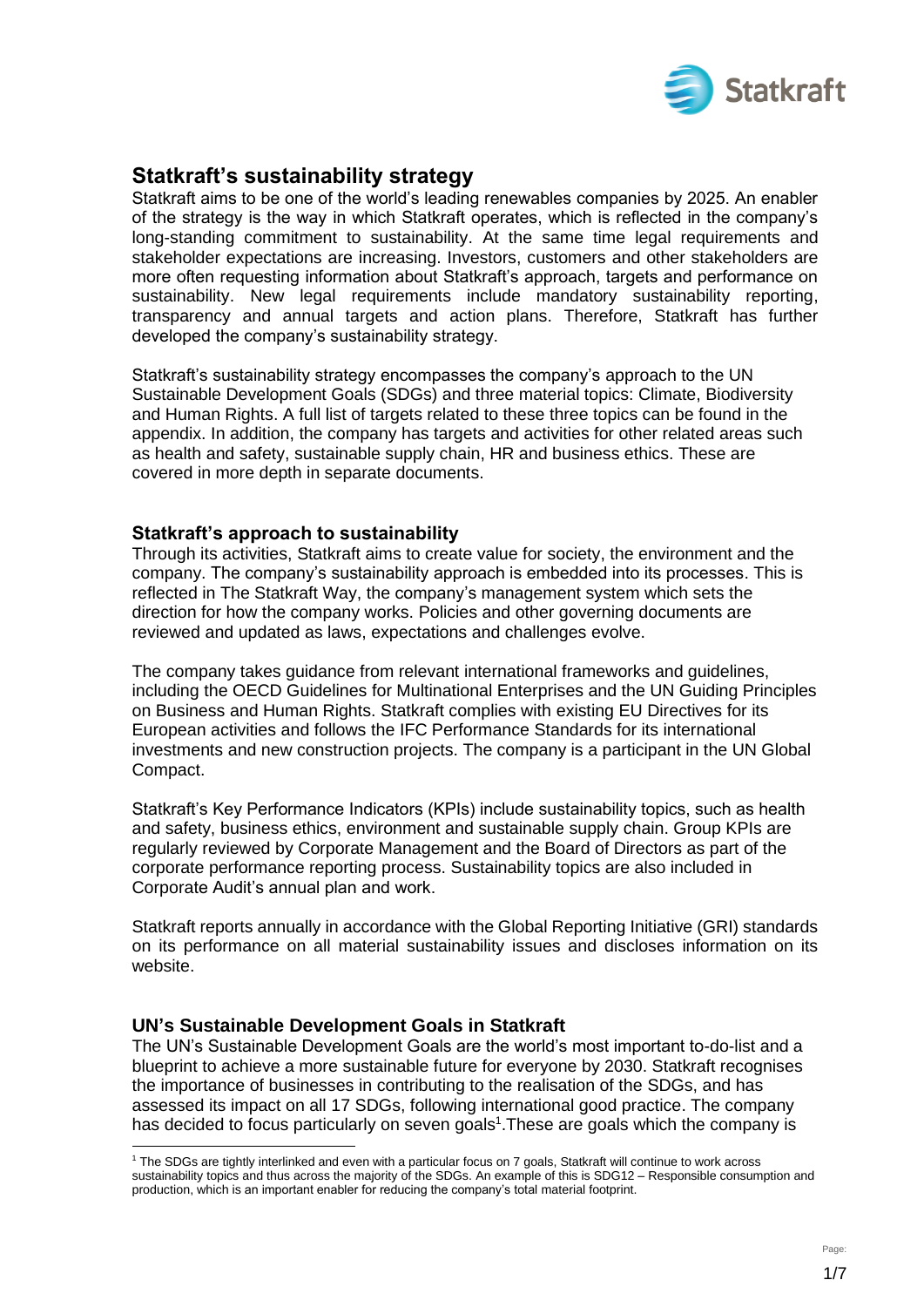well-positioned to contribute to, and which Statkraft regards as particularly important to address. There are both opportunities and dilemmas related to sustainability and the company seeks to understand and manage these.

Statkraft has identified three levels of action for embedding sustainability throughout the organisation: its overarching commitment, its core business functions, and the way in which it operates. These levels are outlined in the SDG framework below.



These seven SDGs constitute an overall framework for sustainability-related work in Statkraft, including development of new projects as well as operations. The framework is complemented with concrete targets, commitments and actions for each of the goals. Statkraft's approach to the three material topics, climate, biodiversity and human rights, are outlined in the following chapters.

#### **Climate**

Climate change is one of the greatest challenges of our time. The Paris Agreement and the Glasgow Climate Pact set ambitious targets for reducing greenhouse gas emissions to a level which limits global warming to  $2^{\circ}$ C, and to pursue efforts to limit the increase to 1.5**<sup>o</sup>**C. To achieve this significant changes in the energy sector will be required, and strengthened focus on rapid transition from fuel-based to renewable energy sources is needed.

Statkraft's asset portfolio and growth strategy are consistent with an energy sector development path that will make it possible to reach the Paris agreement targets. Statkraft has already today one of the lowest GHG emissions per kWh among large European based power generators<sup>2</sup> and all further growth will be in renewable energy.

As an overall climate ambition, Statkraft is committed to a power sector pathway compatible with a 1.5°C global warming target. Its top-level climate targets are to remain Europe's largest generator of renewable energy and to be among the top three most climate friendly European-based power generators. Statkraft has through its core business and strategy a large positive contribution to climate change mitigation. Statkraft aims to maximise this contribution through its growth targets.

<sup>2</sup> European carbon factor, PWC (December 2020)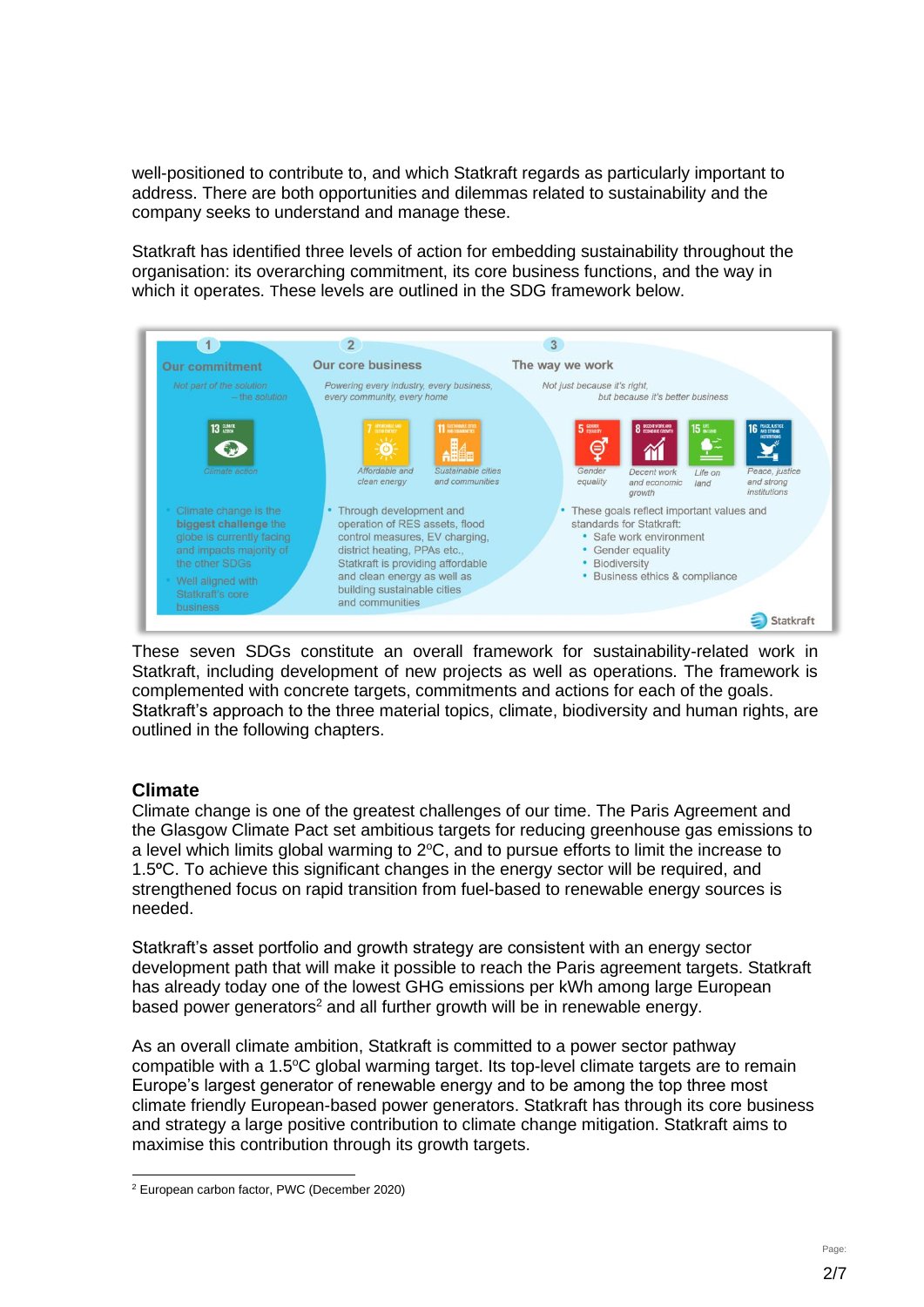Related to its business activities, Statkraft has direct and indirect emissions of greenhouse gases. The company is targeting carbon neutrality for its Scope 1 and Scope 2 emissions by 2040. Statkraft also aims to reduce emissions from its supply chain, and will encourage suppliers to contribute to this effort. A list of climate targets can be found in the appendix.

Statkraft annually reports its climate related actions and ambitions to the Carbon Disclosure Project (CDP) and in the Annual Report. Alignment with the Taskforce on Climate related Financial Disclosure (TCFD) is included as part of the Sustainability Statement in the Annual Report. Statkraft also follows regulatory development closely to ensure its reporting is according to current standards.

#### **Biodiversity**

There is increasing awareness of loss of biodiversity and its importance for nature and our way of living. Scientific evidence reveals a nature crisis, where species extinction rates are accelerating, and ecosystems are deteriorating. Loss of biodiversity and negative impact on nature is now ranked among the most prominent risks to humanity.

There are strong links between loss of biodiversity and climate change. Climate change is among the greatest threats to biodiversity, for example by rising temperatures. To mitigate climate change, there is a need for replacing fossil energy sources with renewable energy. This means utilising natural resources, and inevitably impact on the environment. Hydropower plants impact the natural flow of rivers, while wind and solar power plants require land take.

The fundamental question is whether these impacts are acceptable given the positive benefits of renewable energy. In Statkraft's markets national authorities aim to balance environmental impact and utilisation of natural resources through concessions for renewable energy. The company integrates the concession requirements in its operations.

Statkraft's impact on biodiversity varies with the type of activity and the respective site. Its primary biodiversity impacts relate to aquatic ecosystems, birds, bats and bees, use of land, red-listed species and terrestrial animals.

The baseline for Statkraft's approach to biodiversity can be found in the mitigation hierarchy, which says that the earlier an impact is mitigated, the more feasible and less costly the mitigation action is. As an overall ambition Statkraft is committed to mitigating its impact on biodiversity in a responsible way, to continuously improving the understanding of its impact and reporting this transparently. This will enable the company to identify relevant mitigation measures. Statkraft has four cross-cutting focus areas to increase biodiversity efforts:

- 1. Streamline and disclose biodiversity performance data
- 2. Understand our impact and evaluate relevant mitigation measures
- 3. Leverage biodiversity networks internally and externally
- 4. Increase awareness and knowledge

Decided actions within each of these focus areas are outlined in the appendix.

#### **Human rights**

Human rights are the basic rights and freedoms that belong to every person in the world, from birth until death. In the transition towards a net-zero carbon economy, there is also a need for a just transition taking into account the impact on people and communities.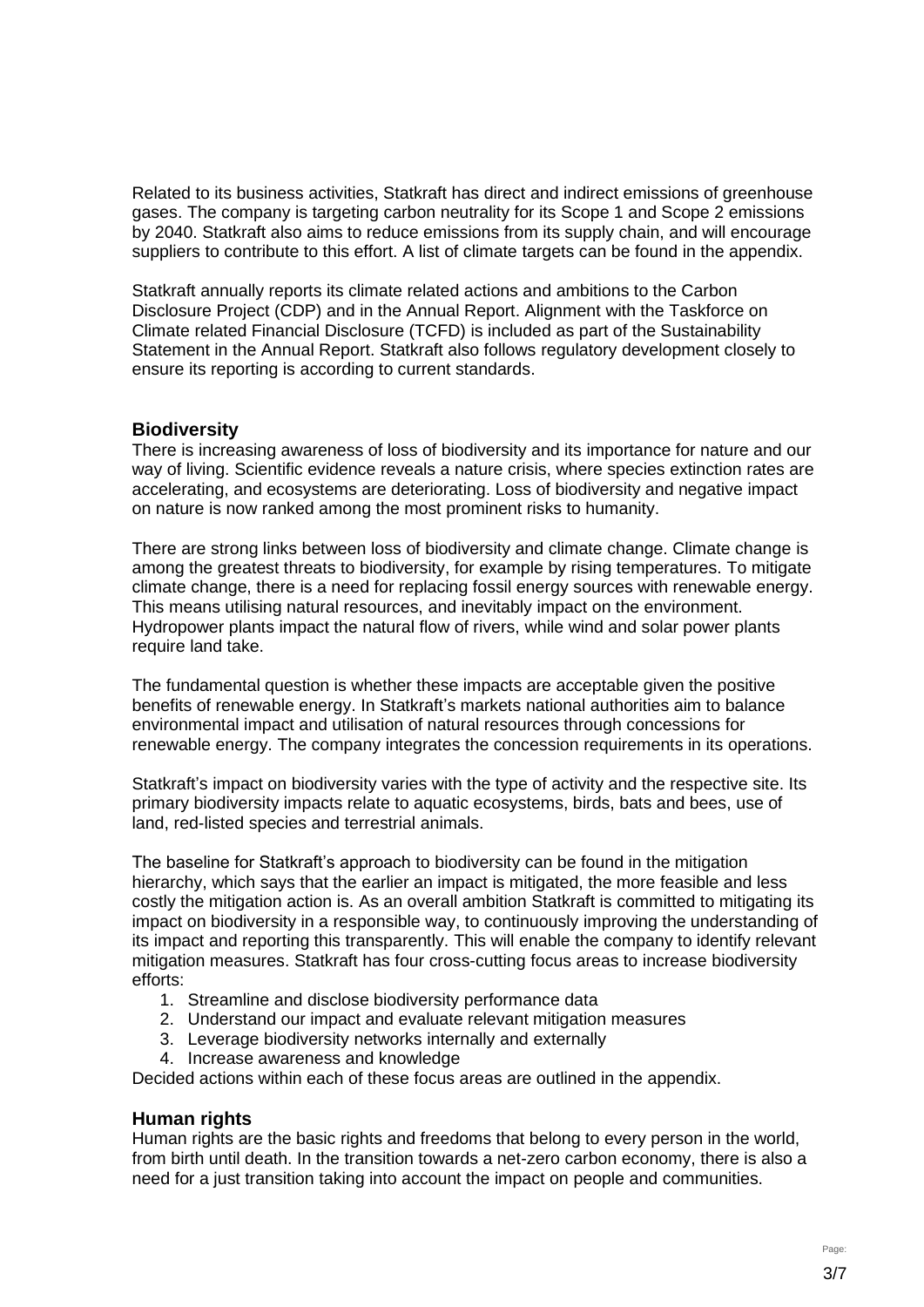Statkraft is committed to respecting human rights and continuously works to embed this in the way the company does business.

Statkraft regularly conducts human rights due diligences of its activities, to identify and assess human rights risks. This is in line with international guidelines and is required in upcoming regulations, e.g. the Norwegian Transparency Act and EU's Corporate Sustainability Due Diligence directive. The aim is to identify the company's *salient issues*, i.e. the most severe potential and actual human rights impacts based on an assessment of risks to people.

A corporate-level human rights due diligence was concluded in 2020, and the salient issues identified were:

- Community impact & social license
- Peoples' health, satefy and security
- Labour conditions in the workplace
- Decent work in our supply chain
- Management systems for human rights and responsible business conduct

Based on the results from 2020 and the improvement potential, a set of priority areas going forward has been identified. Particular focus will be given to indigenous and tribal peoples' rights and supply chain workers' conditions.

Whilst working conditions in the supply chain is a vast and complex topic throughout operations, the topic of **indigenous and tribal peoples' rights** is highly specific to each construction project. In situations where projects affect or otherwise impact vulnerable groups, such as indigenous and tribal peoples, impacts shall be assessed in line with company commitments and upcoming legal requirements. Statkraft seeks to take these impacts into account early in the process, including the required resources and setting aside sufficient time given the specific circumstances.

Related to **supply chain workers' conditions**, the following shall apply:

- Living wage: Statkraft guarantees a living wage for all employees and will require the same for site-based workers. Statkraft is committed to promoting living wages in the supply chain based on the principle of leverage<sup>3</sup>.
- Working hours: Statkraft will comply with national working hour regulations and ILO recommended limits and is committed to promoting adherence to such standards in the supply chain based on the principle of leverage.

Statkraft's Corporate Management's commitment statement on human rights outlines the company's commitment to respect human rights and is published on its [web sites.](https://www.statkraft.com/globalassets/0/.com/sustainability/our-commitment/human-rights/statkraft-human-rights-commitment-statement.pdf)

#### **Implementation of the strategy**

The sustainability strategy is currently being implemented and embedded in the company's processes. A corporate implementation project has been established to improve and systematise Statkraft's performance on sustainability, facilitate delivery of the targets and actions in the sustainability strategy, as well as prepare for new legal requirements.

<sup>&</sup>lt;sup>3</sup> Statkraft recognises that the extent of its leverage varies, i.e. Statkraft has stronger ability to influence conditions on its sites than further down in the supply chain.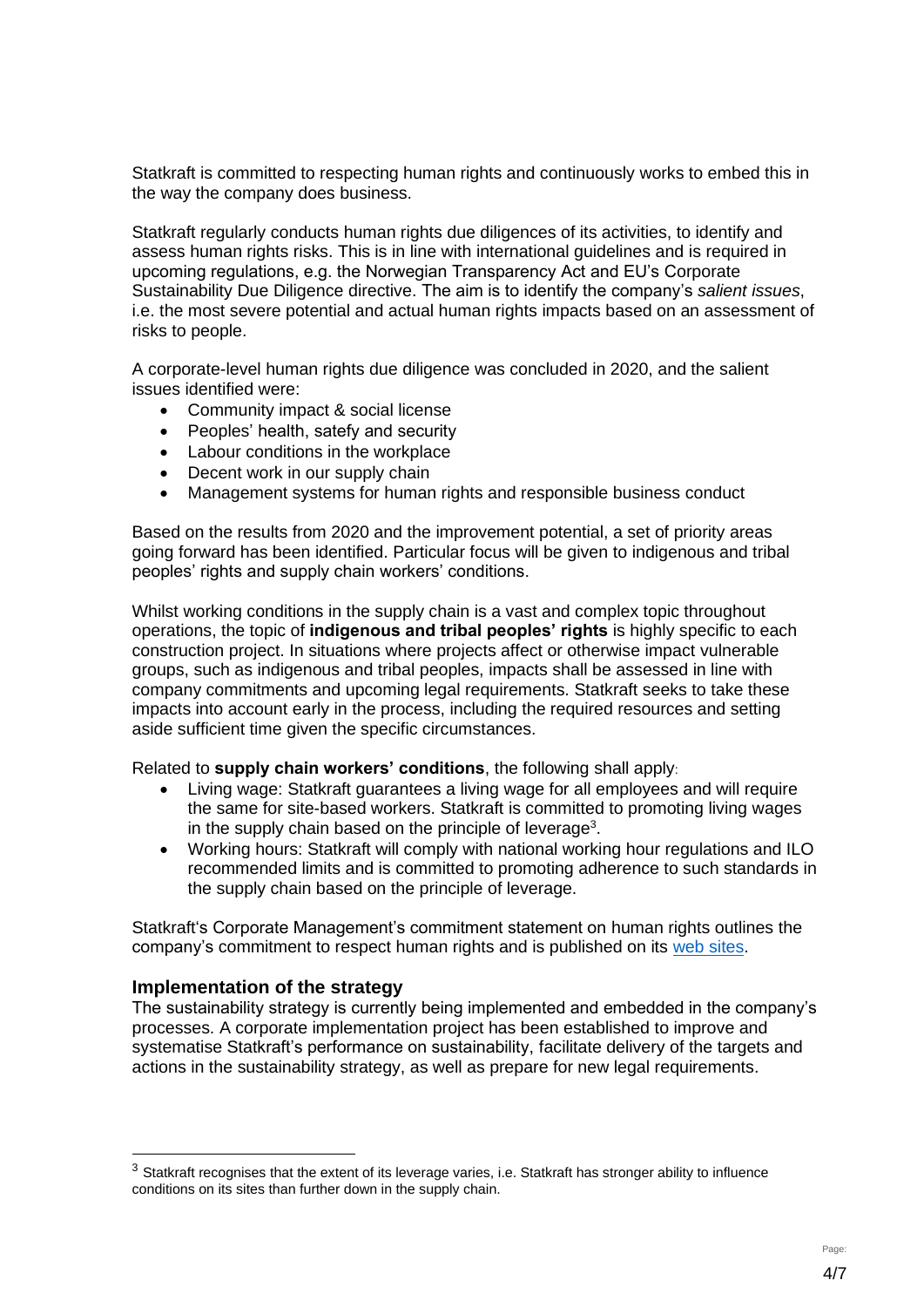Statkraft continuously works to improve and develop its sustainability approach. More information about Statkraft's approach to sustainability can be found in the annual report and the company web pages.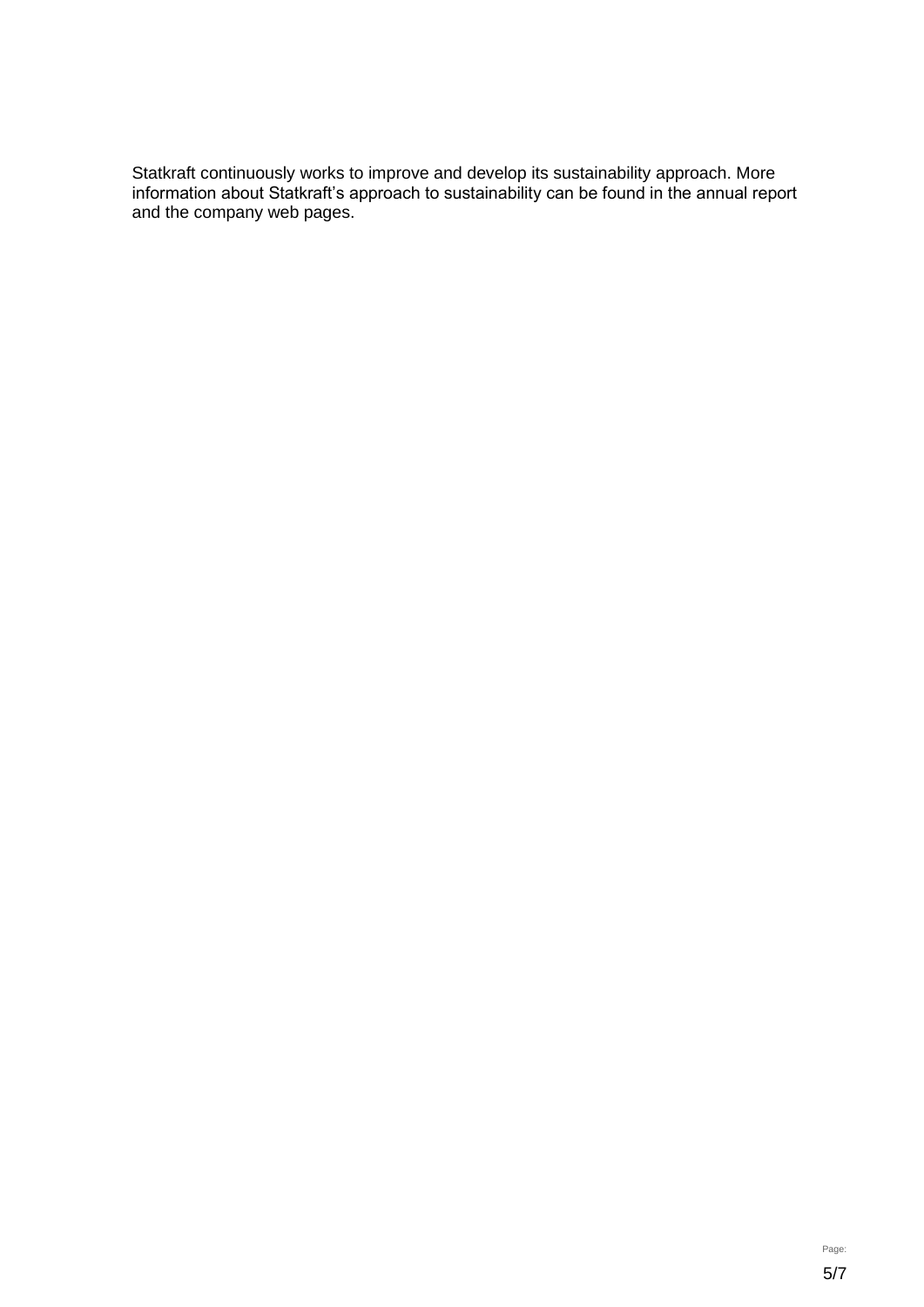# **Appendix**

### **List of sustainability strategy targets**

Below is an overview of Statkraft's sustainability targets for the three material topics: Climate, Biodiversity and Human Rights. The company also has targets and activities for other related areas such as health and safety, sustainable supply chain, HR and business ethics. These are covered in more depth in separate documents.

|                     | <b>Ambition</b>                                                                                                                                                                                                          | Targets / actions                                                                                                                                                                                                                                        | <b>SDG</b>     |
|---------------------|--------------------------------------------------------------------------------------------------------------------------------------------------------------------------------------------------------------------------|----------------------------------------------------------------------------------------------------------------------------------------------------------------------------------------------------------------------------------------------------------|----------------|
| <b>Climate</b>      | <b>Statkraft</b><br>commits to a<br>power sector<br>pathway<br>compatible with<br>a 1.5°C global<br>warming target.                                                                                                      | Carbon neutral by 2040, <50 gCO2/kWh by<br>2025 and <35 gCO2/kWh by 2030 (scope 1<br>and $2)$                                                                                                                                                            | 13             |
|                     |                                                                                                                                                                                                                          | Develop 9 GW renewable energy (hydro, wind,<br>solar) by 2025 (from 2019 baseline)                                                                                                                                                                       | $\overline{7}$ |
|                     |                                                                                                                                                                                                                          | 100 % of investments in renewable energy                                                                                                                                                                                                                 | 7, 11, 13      |
|                     |                                                                                                                                                                                                                          | District heating: Renewable share of 98% by<br>2030                                                                                                                                                                                                      | 11             |
|                     |                                                                                                                                                                                                                          | EV100: 100 % share of electric/hybrid personal<br>and light commercial vehicles by 2030. For<br>Norway, all new cars from 01.01.2021 will as a<br>main rule be EVs (including hybrids)                                                                   | 13             |
|                     |                                                                                                                                                                                                                          | 100 % of electricity purchased certified from<br>renewable sources                                                                                                                                                                                       | 13             |
|                     |                                                                                                                                                                                                                          | Comprehensive overview of travel related<br>emissions. Increase awareness among<br>employees, including full transparency of travel<br>emissions per employee                                                                                            | 13             |
|                     |                                                                                                                                                                                                                          | Reduce emissions from the supply chain.<br>Engage with and set requirements to suppliers<br>that contribute to reduce supply chain<br>emissions                                                                                                          | 13             |
|                     |                                                                                                                                                                                                                          | Compensate all residual emissions with quotas<br>giving additionality                                                                                                                                                                                    | 13             |
| <b>Biodiversity</b> | Statkraft is<br>committed to<br>mitigating its<br>impact on<br>biodiversity in a<br>responsible<br>way, to<br>continuously<br>improving the<br>understanding<br>of its impact<br>and reporting<br>this<br>transparently. | Define and execute a new baseline for<br>biodiversity reporting, built around material<br>topics, and streamline reporting procedures                                                                                                                    | 15             |
|                     |                                                                                                                                                                                                                          | Develop Annual Action Plans per Portfolio:<br>Project/asset-specific<br>$\bullet$<br>(impact assessments, material<br>topics, relevant measures)<br>Portfolio-wide (strategy for portfolio,<br>$\bullet$<br>R&D initiatives and innovative<br>solutions) | 15             |
|                     |                                                                                                                                                                                                                          | Investigate our footprint in the supply chain and<br>how to leverage our position to drive<br>improvements                                                                                                                                               | 15             |
|                     |                                                                                                                                                                                                                          | Explore ways to measure biodiversity impact,<br>incl. net zero impact                                                                                                                                                                                    | 15             |
|                     |                                                                                                                                                                                                                          | Identify and participate in relevant external<br>initiatives, e.g. standard setting initiatives to<br>measure biodiversity impact                                                                                                                        | 15             |
|                     |                                                                                                                                                                                                                          | Establish technology-centric cross-country and<br>cross-BA biodiversity specialist networks to<br>enhance knowledge sharing                                                                                                                              | 15             |